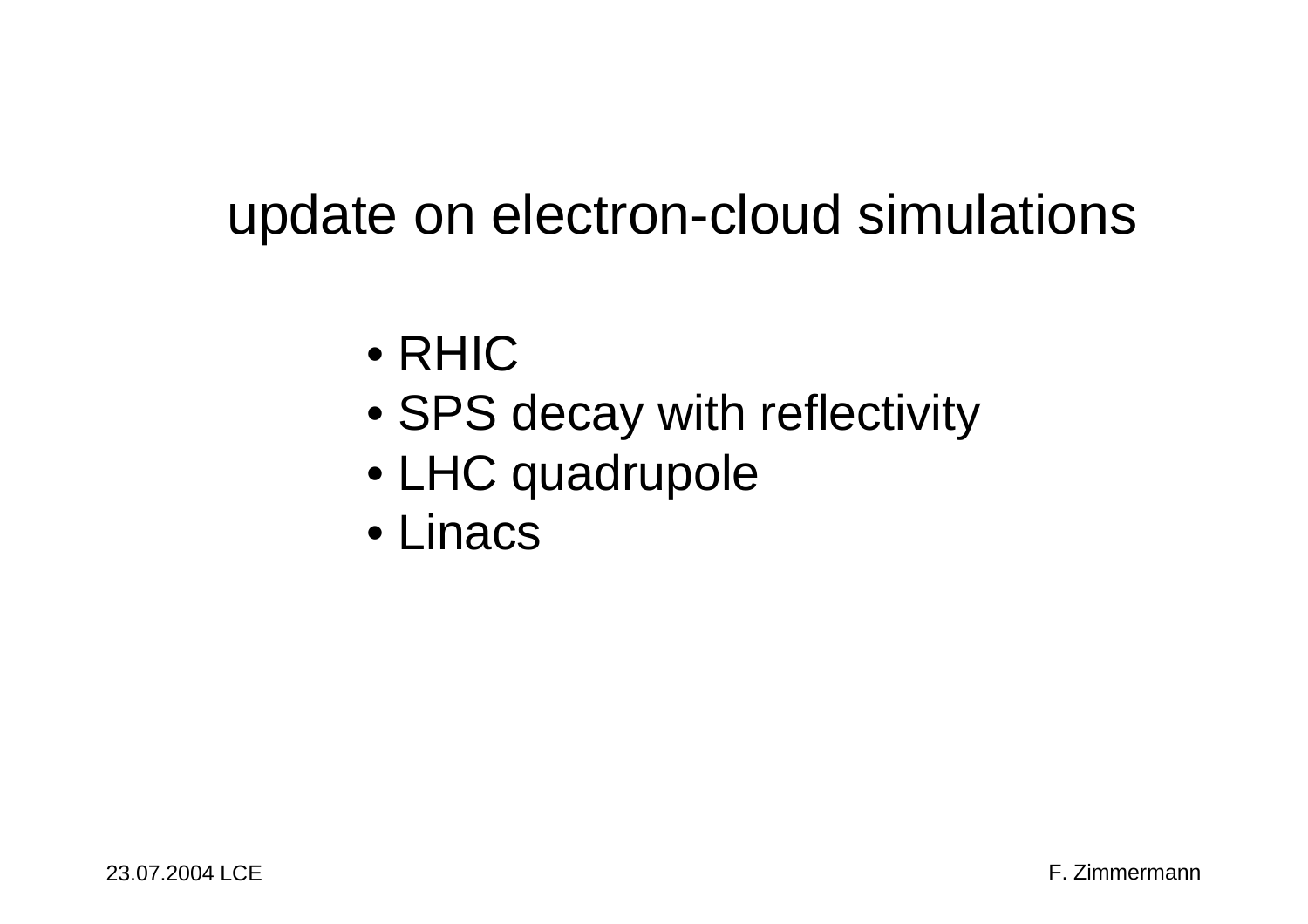## RHIC parameters

| total bunch length                                   | $20 \text{ ns } (5 \text{ }\sigma)$ |
|------------------------------------------------------|-------------------------------------|
| rms bunch length                                     | 1.2 <sub>m</sub>                    |
| rms emittance                                        | $3.5 \mu m$                         |
| proton beam energy                                   | $29$ GeV                            |
| rms transverse size $\sigma_{x,y}$                   | $2 \text{ mm}$                      |
| $\beta$ in arc                                       | $10-50$ m                           |
| chamber diameter                                     | 69 mm (round)                       |
| bunch spacing                                        | 31.95 m                             |
| no. of bunches                                       | 110                                 |
| no. of missing bunches                               | 10                                  |
| primary e- generation rate                           | $3x10^{-9}/m/p$                     |
| equivalent gas pressure at 300 K                     | 5 ntorr                             |
| maximum sec. yield                                   | Variable 1.3-1.9                    |
| energy of max. sec. yield $\varepsilon_{\text{max}}$ | 234.5-249 eV                        |
| dipole field                                         | $0.4$ T                             |
| bunch population                                     | 1.5e11                              |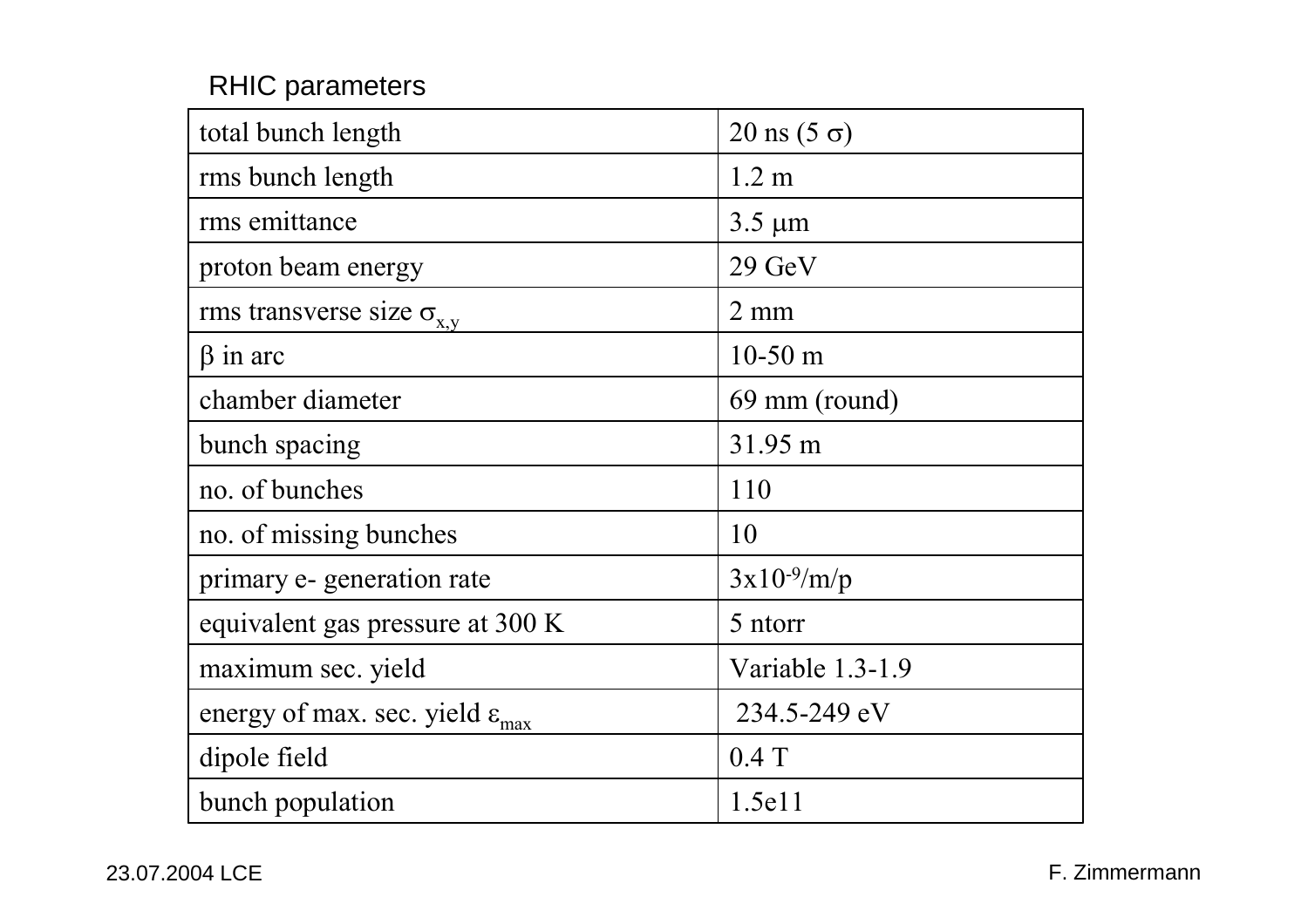

## heat load



F. Zimmermann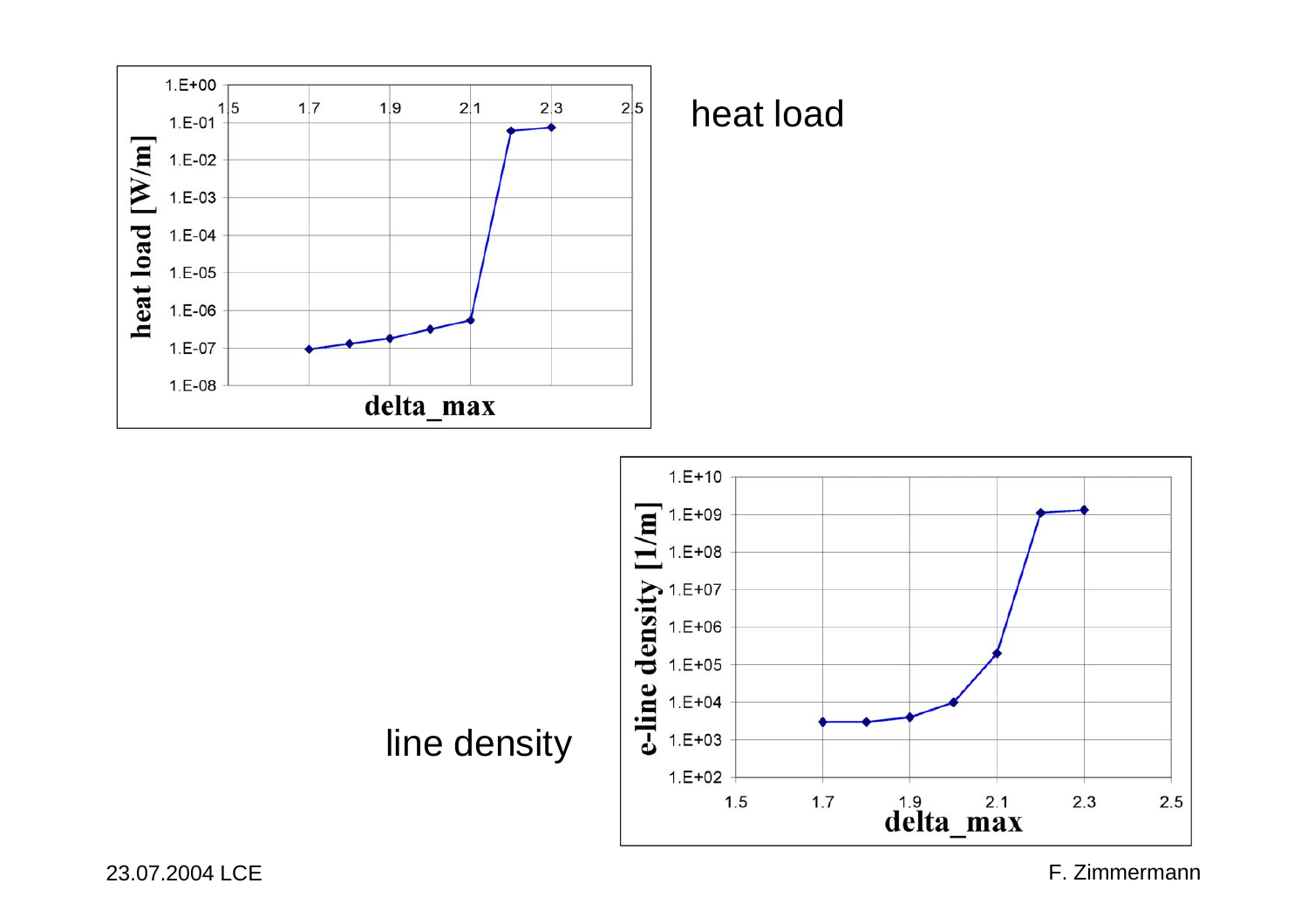

simulation for J.-M. Laurent's detector – decay for different values of reflectivity

23.07.2004 LCE

F. Zimmermann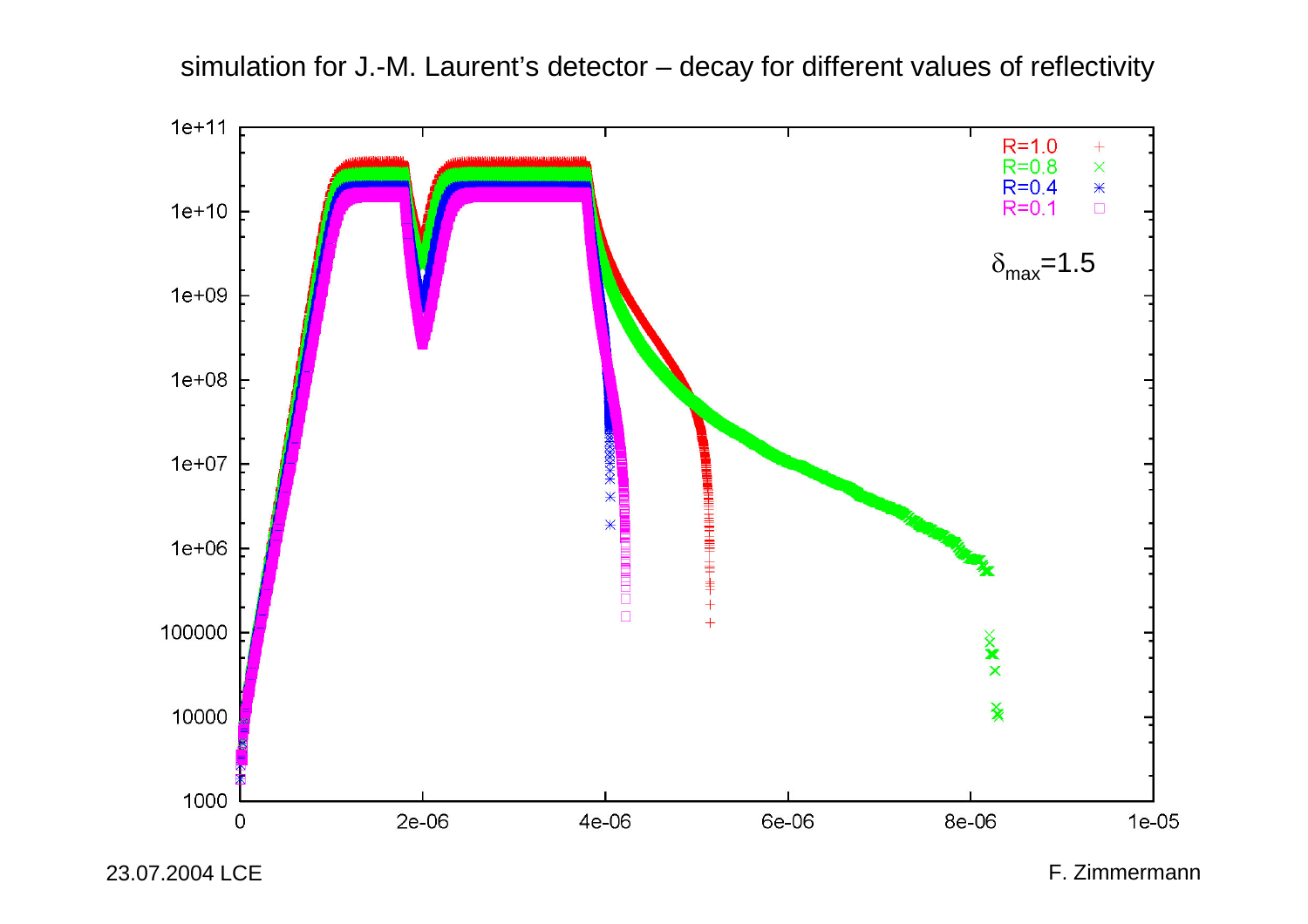still benchmarking LHC simulations with Daniel – quadrupole added

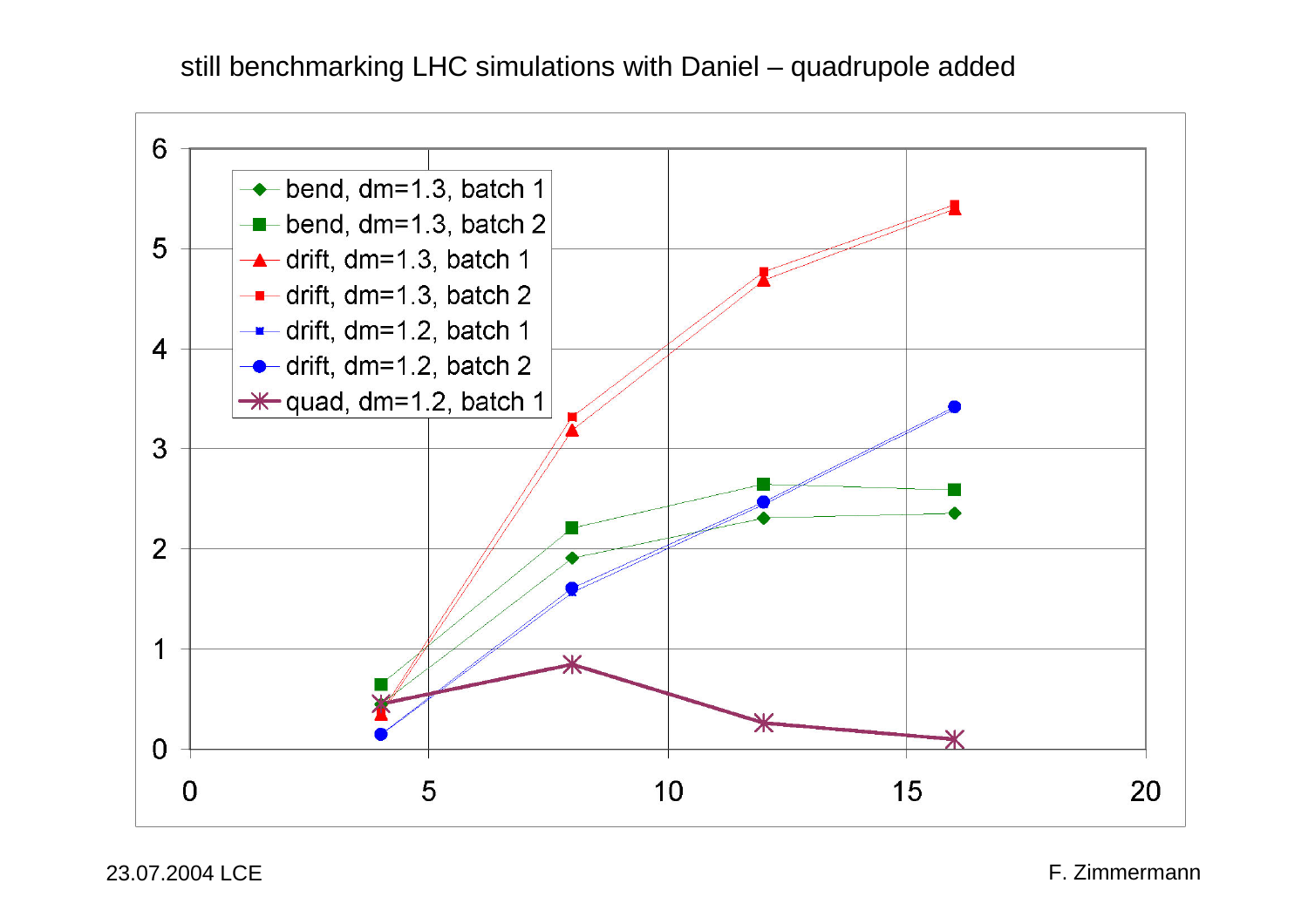